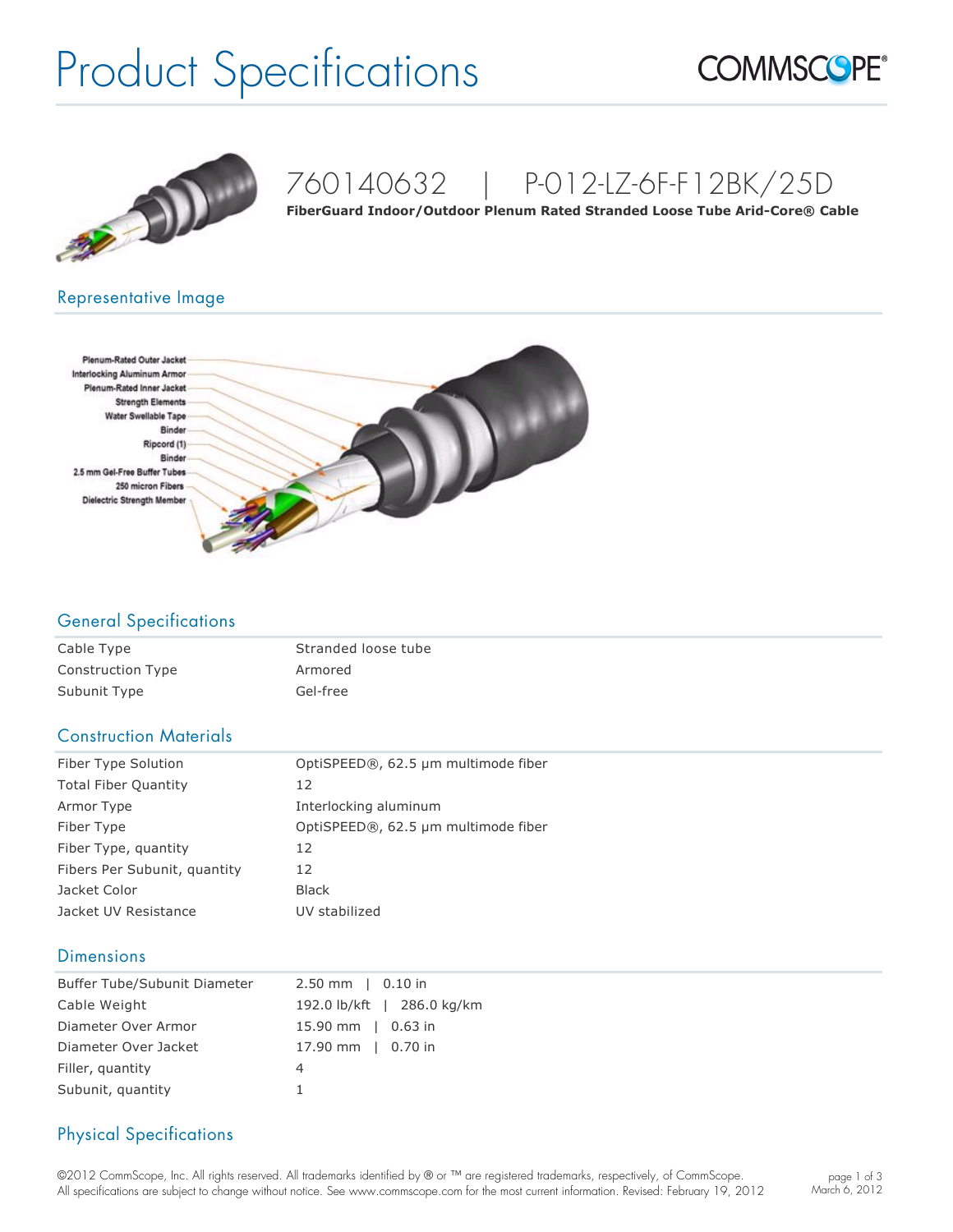### Product Specifications



760140632 | P-012-LZ-6F-F12BK/25D

| Minimum Bend Radius, loaded                        | 35.8 cm   14.1 in          |  |  |  |
|----------------------------------------------------|----------------------------|--|--|--|
| Minimum Bend Radius, unloaded                      | $25.1 \text{ cm}$   9.9 in |  |  |  |
| Tensile Load, long term, maximum 90 lbf   400 N    |                            |  |  |  |
| Tensile Load, short term, maximum 1335 N   300 lbf |                            |  |  |  |
| Vertical Rise, maximum                             | 143.0 m   469.2 ft         |  |  |  |

#### Flame Test Specifications

| Flame Test Listing | NEC OFCP (ETL) and c(ETL) |
|--------------------|---------------------------|
| Flame Test Method  | NFPA 262                  |

#### Environmental Specifications

| <b>Environmental Space</b>      | Plenum                                        |
|---------------------------------|-----------------------------------------------|
| <b>Installation Temperature</b> | $-30$ °C to $+70$ °C ( $-22$ °F to $+158$ °F) |
| Operating Temperature           | $-40$ °C to $+70$ °C (-40 °F to $+158$ °F)    |
| Storage Temperature             | $-40$ °C to $+75$ °C (-40 °F to $+167$ °F)    |

#### Mechanical Test Specifications

| Compression                    | 483 lb/in   85 N/mm                    |
|--------------------------------|----------------------------------------|
| <b>Compression Test Method</b> | FOTP-41   IEC 60794-1-2, Section 7     |
| <b>Flex</b>                    | 25 cycles                              |
| Flex Test Method               | FOTP-24   IEC 60794-1-2, Section 10    |
| Impact                         | 25.81 ft lb   35.00 N-m                |
| Impact Test Method             | FOTP-25   IEC 60794-1-2, Section 8     |
| Strain                         | See long and short term tensile loads  |
| Strain Test Method             | FOTP-33   IEC 60794-1-2, Section 5     |
| Twist                          | 10 cycles                              |
| <b>Twist Test Method</b>       | FOTP-85   IEC 60794-1-2, Section 11    |
| <b>Water Penentration</b>      | 24 h                                   |
| Water Penentration Test Method | FOTP-82  <br>IEC 60794-1-2, Section 24 |

#### Environmental Test Specifications

| Cable Freeze                  | $-2 °C$   28 °F                      |
|-------------------------------|--------------------------------------|
| Cable Freeze Test Method      | FOTP-98                              |
| Heat Age                      | -40 °C to +85 °C (-40 °F to +185 °F) |
| Heat Age Test Method          | Not applicable                       |
| Low High Bend                 | -30 °C to +60 °C (-22 °F to +140 °F) |
| Low High Bend Test Method     | FOTP-28   IEC 60794-1-2, Section 28  |
| Temperature Cycle             | -40 °C to +70 °C (-40 °F to +158 °F) |
| Temperature Cycle Test Method | FOTP-3   IEC 60794-1-2, Section 22   |

#### Qualification Specifications

| Cable Qualification Standards | ANSI/ICEA S-104-696-2001   EN 187105 |  |  |  | Telcordia GR -409-CORE Issue 2 |  |
|-------------------------------|--------------------------------------|--|--|--|--------------------------------|--|
|-------------------------------|--------------------------------------|--|--|--|--------------------------------|--|

#### Regulatory Compliance/Certifications

©2012 CommScope, Inc. All rights reserved. All trademarks identified by ® or ™ are registered trademarks, respectively, of CommScope. All specifications are subject to change without notice. See www.commscope.com for the most current information. Revised: February 19, 2012